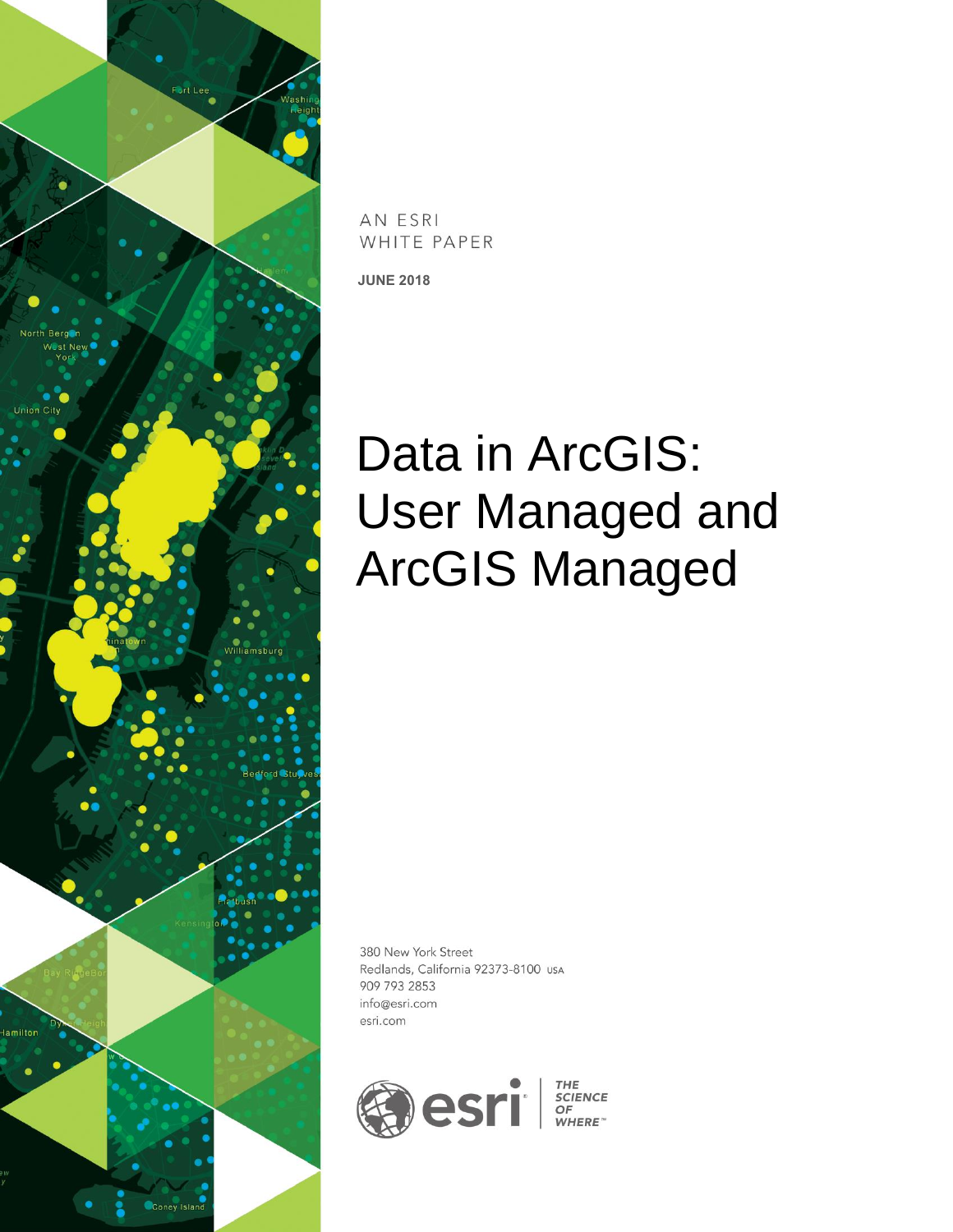Copyright © 2018 Esri All rights reserved. Printed in the United States of America.

The information contained in this document is the exclusive property of Esri. This work is protected under United States copyright law and other international copyright treaties and conventions. No part of this work may be reproduced or transmitted in any form or by any means, electronic or mechanical, including photocopying and recording, or by any information storage or retrieval system, except as expressly permitted in writing by Esri. All requests should be sent to Attention: Contracts and Legal Services Manager, Esri, 380 New York Street, Redlands, CA 92373-8100 USA.

The information contained in this document is subject to change without notice.

Esri, the Esri globe logo, The Science of Where, ArcGIS[, esri.com,](http://www.esri.com/) and @esri.com are trademarks, service marks, or registered marks of Esri in the United States, the European Community, or certain other jurisdictions. Other companies and products or services mentioned herein may be trademarks, service marks, or registered marks of their respective mark owners.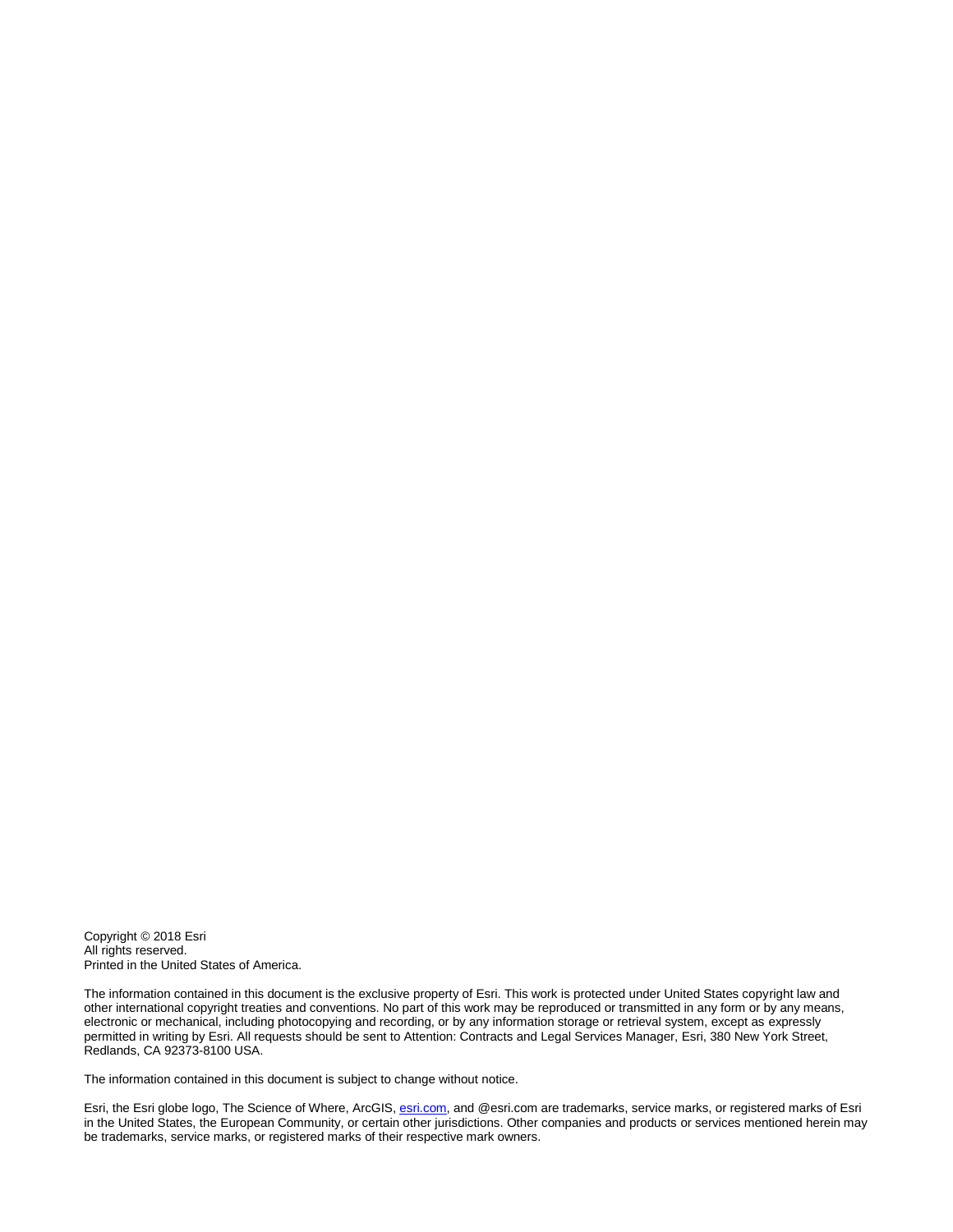#### **Table of Contents**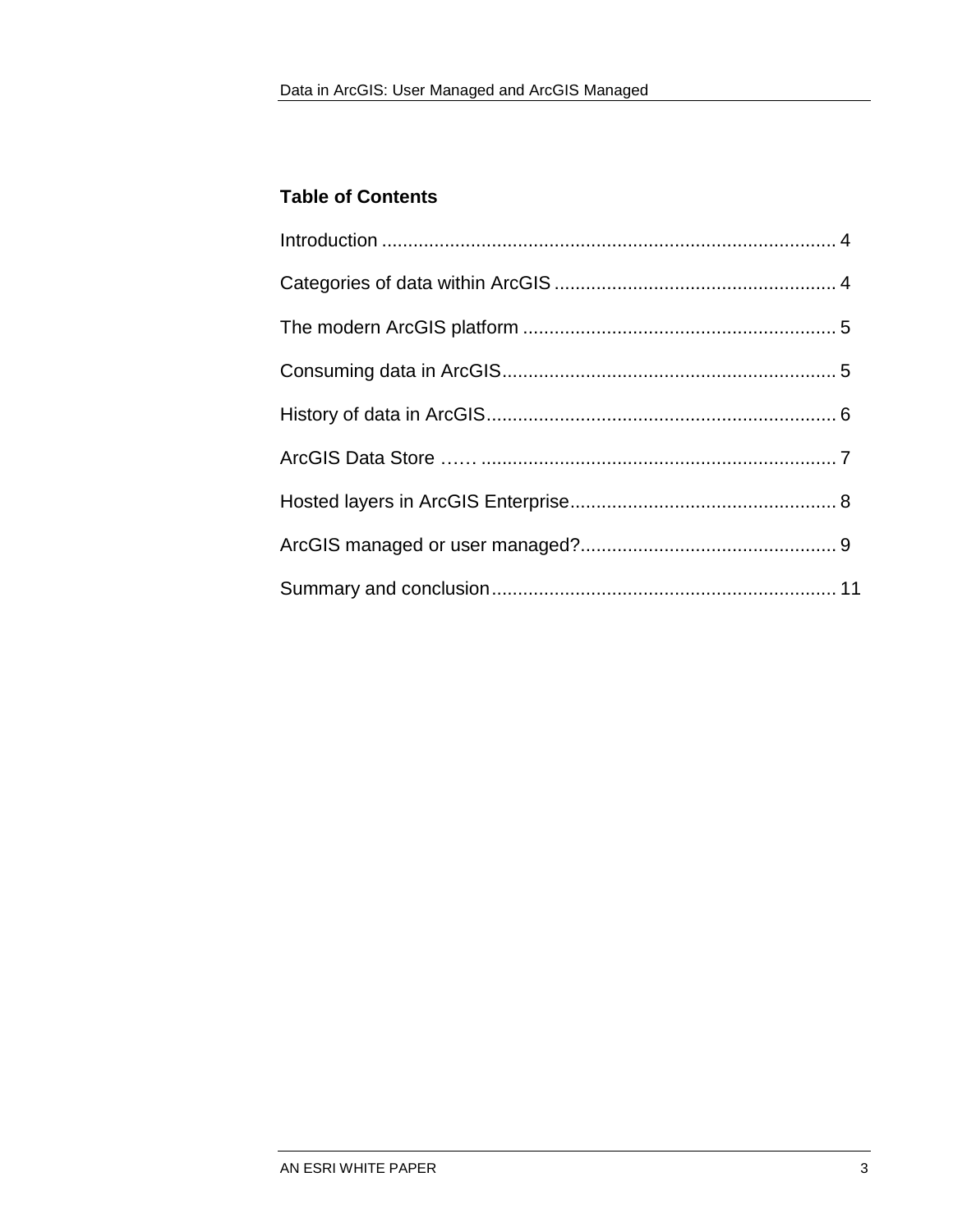### Data in ArcGIS: User Managed and ArcGIS Managed

<span id="page-3-0"></span>**Introduction** Your data storage and management infrastructure is a vital aspect of your ArcGIS deployment. It shapes how your organization will access, manage, contribute and edit data, and provides the foundation for how your data interacts with your larger GIS implementation and beyond. Where to store and maintain data is an important choice for ArcGIS administrators, analysts and publishers, and these choices are often reviewed and revised as new options are made available.

> In this Esri whitepaper, we will outline two ways data can be handled within the ArcGIS platform. At a high level, these two ways are referred to as *user managed* and *ArcGIS managed*. These are new terms that will be explained further throughout this document. Both approaches, user managed and ArcGIS managed, can be leveraged together in your deployment based on different use cases. As every deployment is unique, it is ultimately your choice in how, and to what extent, you use each of these options.

After reading this whitepaper, you will be equipped with the knowledge you need to determine your approach to data storage in ArcGIS. For users of ArcGIS Enterprise, we will also have explained how the ArcGIS Data Store is **not** a replacement for existing enterprise geodatabases.

#### <span id="page-3-1"></span>**Categories of data within ArcGIS** There are two overarching ways to use data with ArcGIS today. One is the approach where data owners and administrators are responsible for *providing and managing* the underlying storage infrastructure such as file servers and database servers. This can be referred to as the *user managed* approach, where the underlying infrastructure and databases must be managed entirely by the administrators of the system.

The other is what can be considered the *ArcGIS managed* approach. This approach introduces the concept of hosted data because the data is stored within (hosted by) the ArcGIS system and exposed solely through REST based web services that are shown to end users as layer items within their portal. In this data model, there is no direct access to underlying files or databases by users or administrators. Therefore, this approach is considered ArcGIS managed, since the underlying database is not exposed for direct management by an administrator.

This characteristic–whether or not the administrator has direct access to the underlying data source(s)–is unique between the two approaches.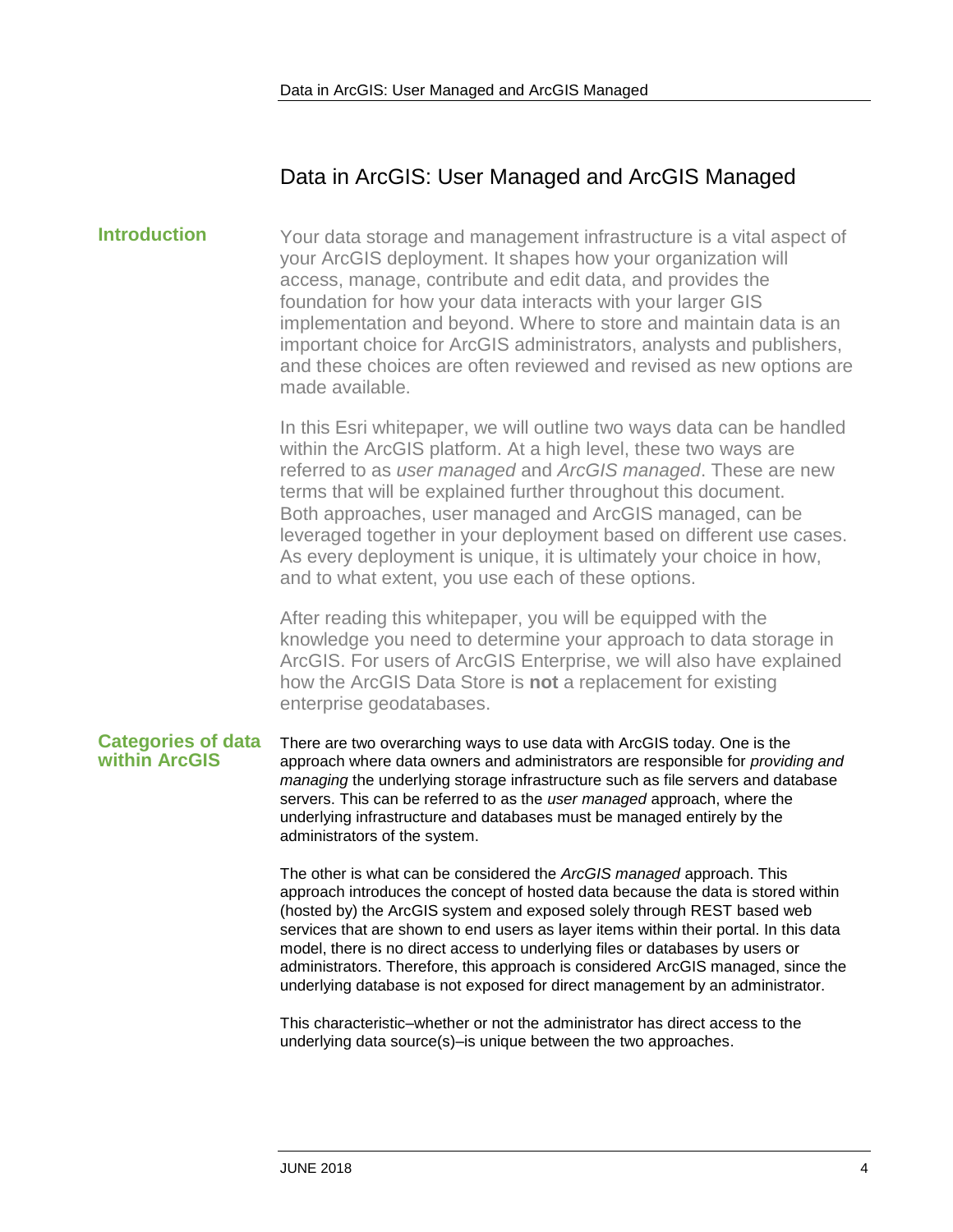#### <span id="page-4-0"></span>**The modern ArcGIS platform**

To understand how data is accessed and used in ArcGIS, it is helpful to first understand the modern ArcGIS platform.

In 2018, ArcGIS is made up of several products that can be used independently, but are designed to be used together, where they provide their full value. The three primary offerings are ArcGIS Desktop (which includes ArcMap and ArcGIS Pro), ArcGIS Online, which is a software-as-a-service cloud-based mapping offering, and ArcGIS Enterprise, which provides a complete mapping and analysis platform running on your own infrastructure on-premises or in the cloud. Supporting these core products is a plethora of applications that run on devices of all types– desktops, smartphones and tablets. The ArcGIS platform also has a rich developer ecosystem, via APIs and SDKs to extend and further develop core products.



*The modern ArcGIS platform*

## <span id="page-4-1"></span>**ArcGIS**

Consuming data in With this understanding in place, let's take a deeper look at how data can be used in the platform and among products.

> Within ArcGIS, there are many types of applications, including Esri-built applications, partner applications, and customer-built applications. These applications consume data in different ways depending on whether they are Windows desktop applications, native applications running on a mobile device such as a smartphone or tablet, or a web application running in a browser.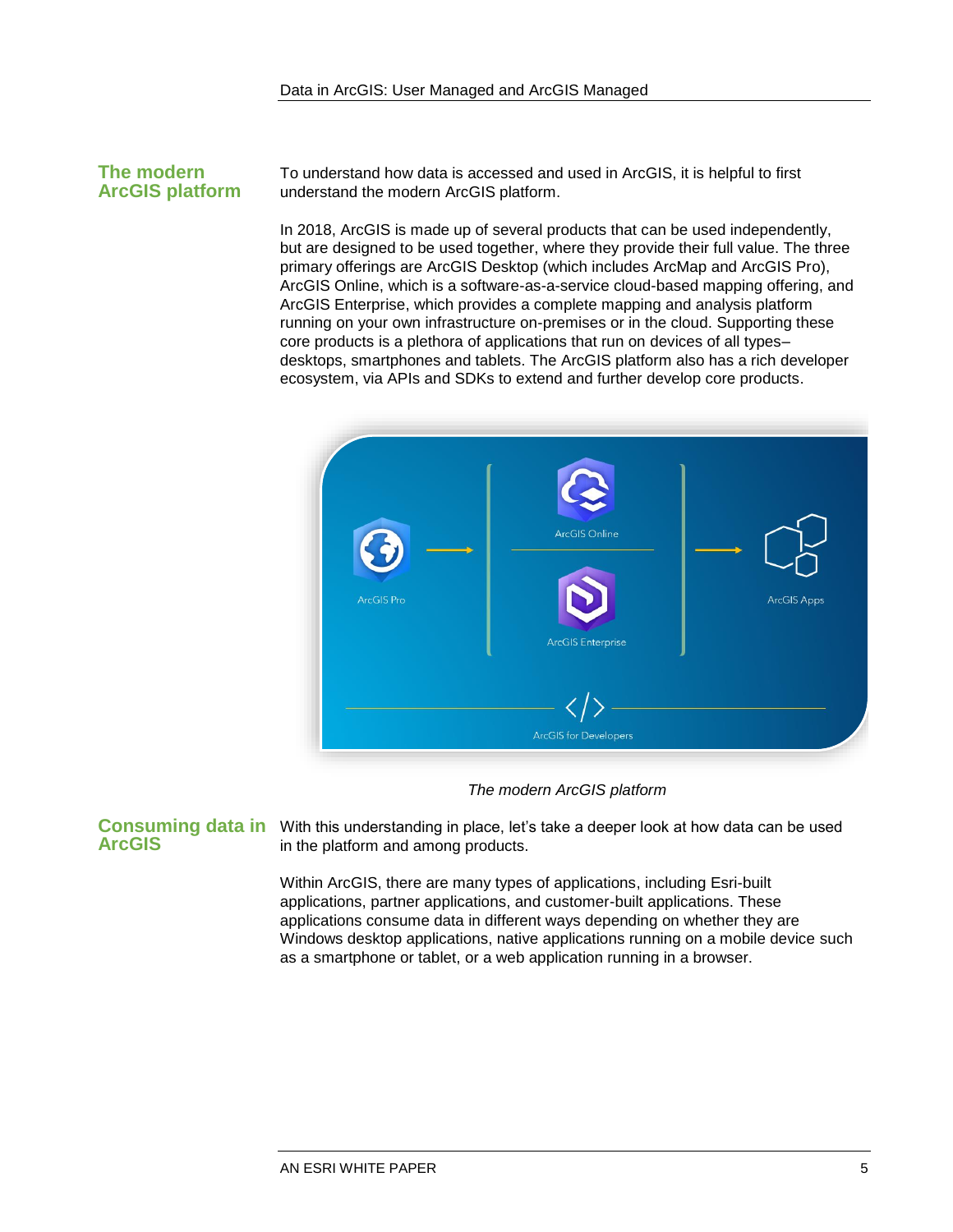The applications of choice for many GIS analysts are the ArcGIS Desktop applications: ArcMap and ArcGIS Pro. Because they are desktop applications running on a Windows environment, ArcMap and ArcGIS Pro can read data from file-based sources like file geodatabases and shapefiles. They can also directly connect to databases and enterprise geodatabases like those built on Oracle, SQL Server, and PostgreSQL.

Mobile devices and web applications, however, cannot connect directly to these data sources. Instead, these applications must connect through a web service. With today's technology, these web services are made available through a standard referred to as REST (Representational State Transfer), where a server application acts as an intermediary between the underlying data source–the files or databases containing the data–and the client application running in a mobile device or browser. The two offerings that provide the ability to publish web services within the ArcGIS platform are ArcGIS Enterprise and ArcGIS Online.

<span id="page-5-0"></span>**History of data in ArcGIS** The use of data within ArcGIS has expanded, as its product offerings have, over many years. For decades, the common approach was to use file-based data sources sitting on disk on individual analysts' workstations or on network file shares. These file-based sources have taken many forms over the years including coverages, shapefiles, or more comprehensive formats like the file geodatabase. Many of these formats are still viable data sources today.

> As organizations grew, and centralized data management became more of a focus, many found they needed better methods of collaborating on data maintenance tasks, data schemas and definitions. This led a move toward centralized repositories of data rather than files scattered across workstations and multitudes of network shares. These centralized repositories, still prevalent today, are most frequently built on top of relational database systems like Oracle, Microsoft SQL Server, and PostgreSQL that include native spatial data types. Within ArcGIS, these databases are enriched by Esri's enterprise geodatabase technology to provide features and functionality like versioning and topologies. Enterprise geodatabases are sometimes referred to as SDE or ArcSDE databases because of the names from previous generations of the Esri technology that powers this functionality.

> Whether file-based or in the form of an enterprise geodatabase, what is common to this approach to data is that management of the data–the underlying location and lifetime of the data–is the responsibility of the data creators and administrators of the system, therefore considered *user managed.*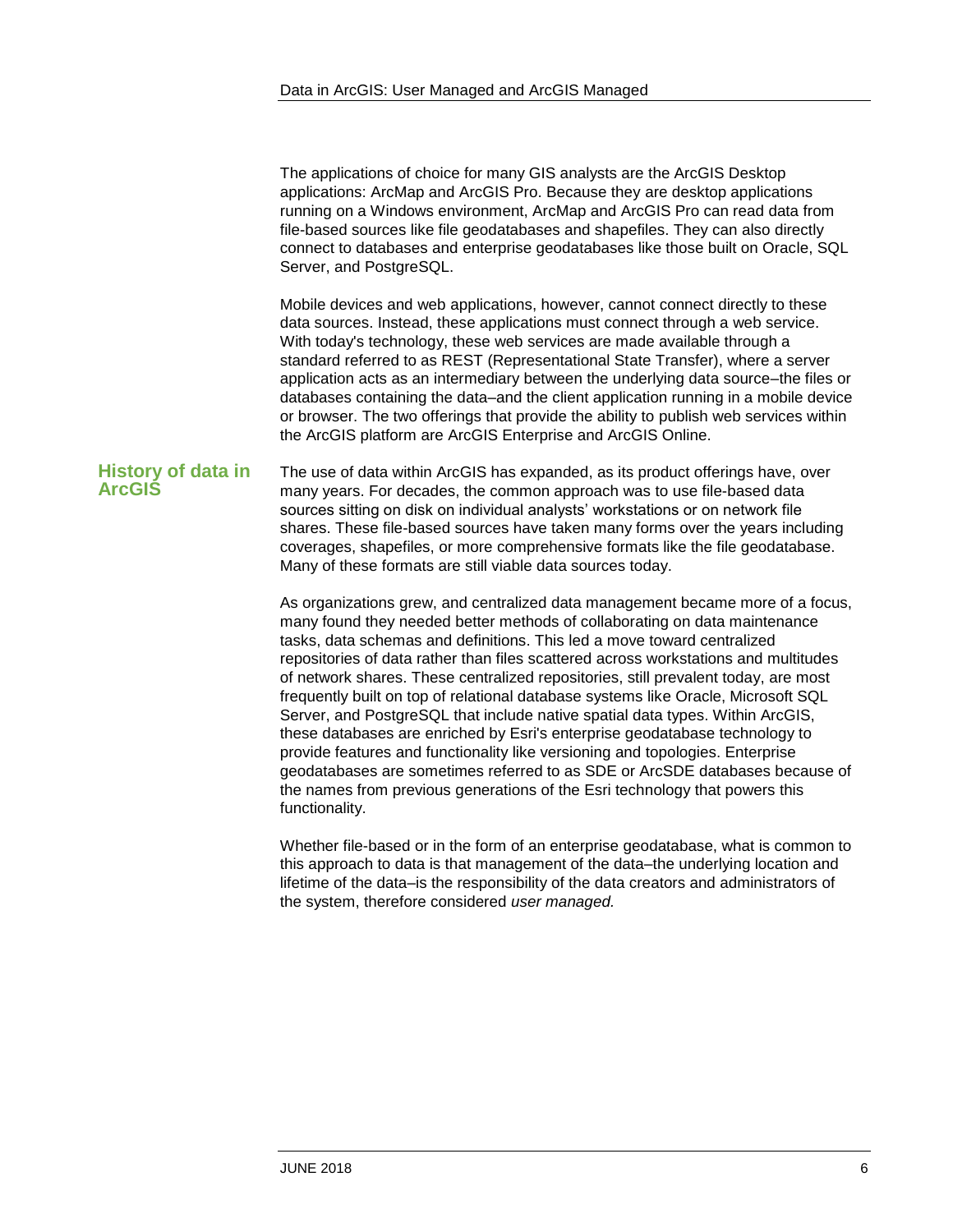#### **User managed data and referenced data**

Many of these datasets, originating in file-based format or in enterprise geodatabases, are exposed to web and browser-based applications through web services via ArcGIS Enterprise. When data is published to ArcGIS Enterprise, the publisher can leave the data in its source location and to reference it via the web service. Using this option, the web service run by ArcGIS Server (map service, feature service) connects to the original source and no copy is made. If the service, referencing the data, is deleted, the data itself is not deleted. It remains in the source database until it is explicitly deleted in the source.

#### **ArcGIS managed data and hosted data**

Now, let's fast forward. With the introduction of ArcGIS Online, a new data paradigm was introduced: the concept of *ArcGIS managed* and *hosted* data. Since ArcGIS Online is a software-as-a-service offering, the data inherently needs to be managed by ArcGIS, not the end user, for it to be available in ArcGIS Online. This means that there is no database that a GIS analyst directly connects to create datasets and web services. Instead, the data *is* the web service–there is no distinction between the two. When the web service is deleted, the underlying data is also deleted automatically.

The idea of ArcGIS managed data sources and hosted data originated in ArcGIS Online as a technical necessity, but also powers another important capability available with both ArcGIS Online and ArcGIS Enterprise: the ability for GIS analysts and non-GIS users alike to publish data without needing to interact with the backend database infrastructure. For all their power and functionality, database systems require the resources to maintain it. Because of this, data stored in these systems are often the most important datasets that require the most advanced capabilities and levels of control.

This leaves a gap: how can users quickly and easily take the many datasets available to them–spreadsheets, .CSVs, etc.–and make use of them in modern web-based applications or simply make them available to others in their organization without requesting the support of a database administrator to help deploy the data to an enterprise geodatabase? Thus, began the need for hosted layers in ArcGIS Enterprise.

#### <span id="page-6-0"></span>**ArcGIS Data Store** With this background, let's look at ArcGIS Enterprise specifically and the role of the ArcGIS Data Store component.

To support hosted data in ArcGIS Enterprise, there is a backend component that must be installed to store the data in an ArcGIS managed approach. This is the relational data store type\* of the ArcGIS Data Store component.

Pictured below is an example of how the ArcGIS Data Store fits into the logical architecture of the base ArcGIS Enterprise deployment.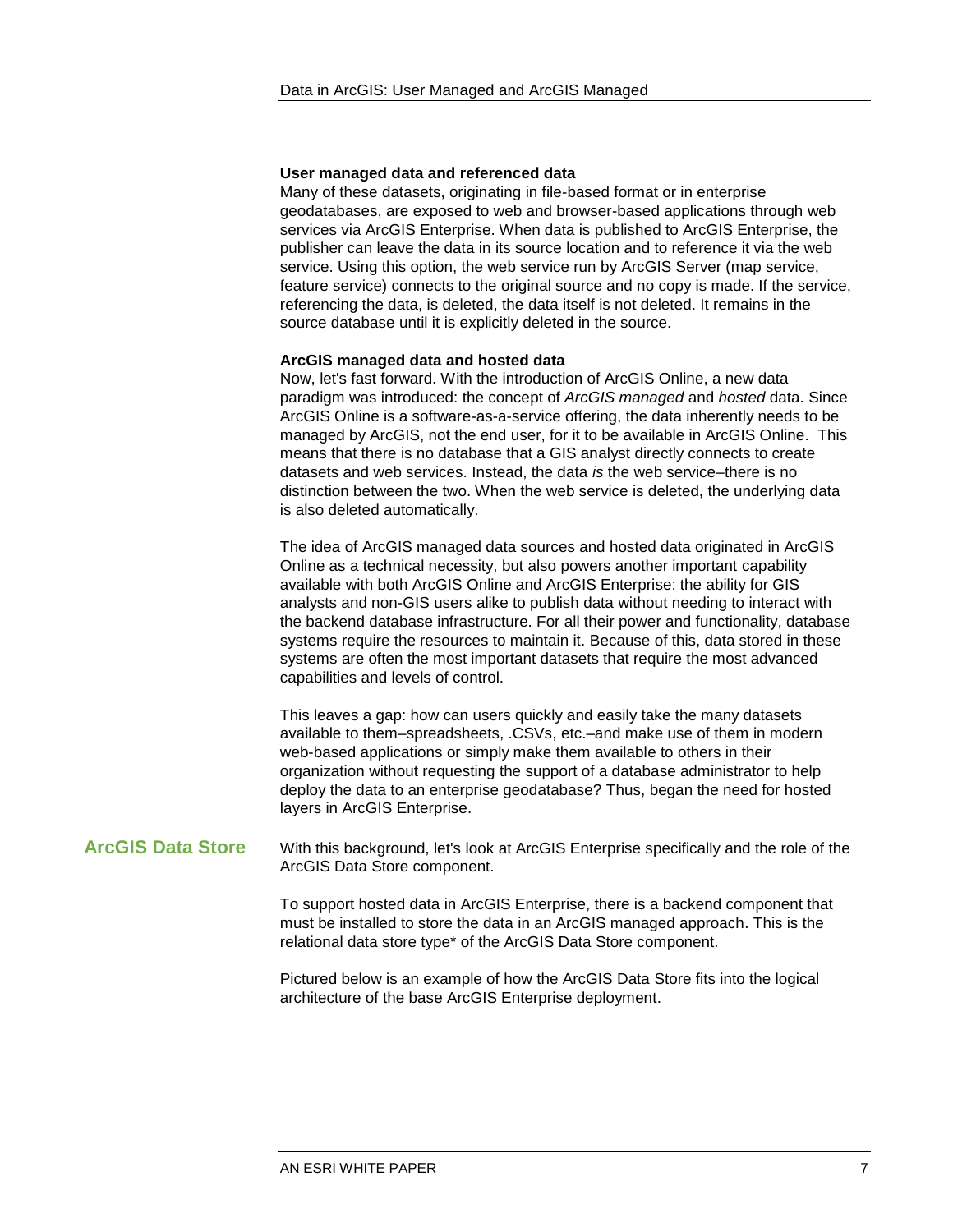

Here, the relational ArcGIS Data Store has been registered with an ArcGIS GIS Server, and is set as the managed database for the hosting server. The hosting server is federated with the Portal for ArcGIS component. This makes up an [ArcGIS](https://enterprise.arcgis.com/en/get-started/latest/windows/base-arcgis-enterprise-deployment.htm)  [Enterprise base deployment.](https://enterprise.arcgis.com/en/get-started/latest/windows/base-arcgis-enterprise-deployment.htm)

*Note that the relational ArcGIS Data Store is only one of three types of ArcGIS Data Stores in ArcGIS Enterprise. The other two types of the ArcGIS Data Store are the spatiotemporal ArcGIS Data Store, designed for storing large amounts of data often with time components, and the tile cache ArcGIS Data Store, for storing 3D (scene) layers. The spatiotemporal ArcGIS Data Store is only needed if you are leveraging GeoEvent Server and/or GeoAnalytics Server in your ArcGIS Enterprise deployment.*

#### <span id="page-7-0"></span>**Hosted layers in ArcGIS Enterprise**

Many common workflows and their subsequent outputs in ArcGIS Enterprise depend on the ability to create hosted layers. Thus, hosted layers are not only created as a direct action from uploading a dataset and explicitly choosing to publish it as a new layer. Hosted layers are also inherently created as the output of many actions within the Enterprise portal, such as running analysis tools and as part of distributed collaboration workflows where feature layers are copied.

Earlier we mentioned one of the most fundamental workflows for hosted layers: the ability to take existing data and quickly visualize and analyze it on a map absent of having to interact with a larger database system. This is what we refer to as self-service mapping, and can be appealing for users with any level of GIS and analysis experience. It enables users to turn their existing data into hosted layers, thus unlocking different features on the layer such as the ability to enable editing, syncing, exporting, deleting and sharing capabilities. It also means that this data creates a web service and can be used in apps and analyzed using a simple web-based interface.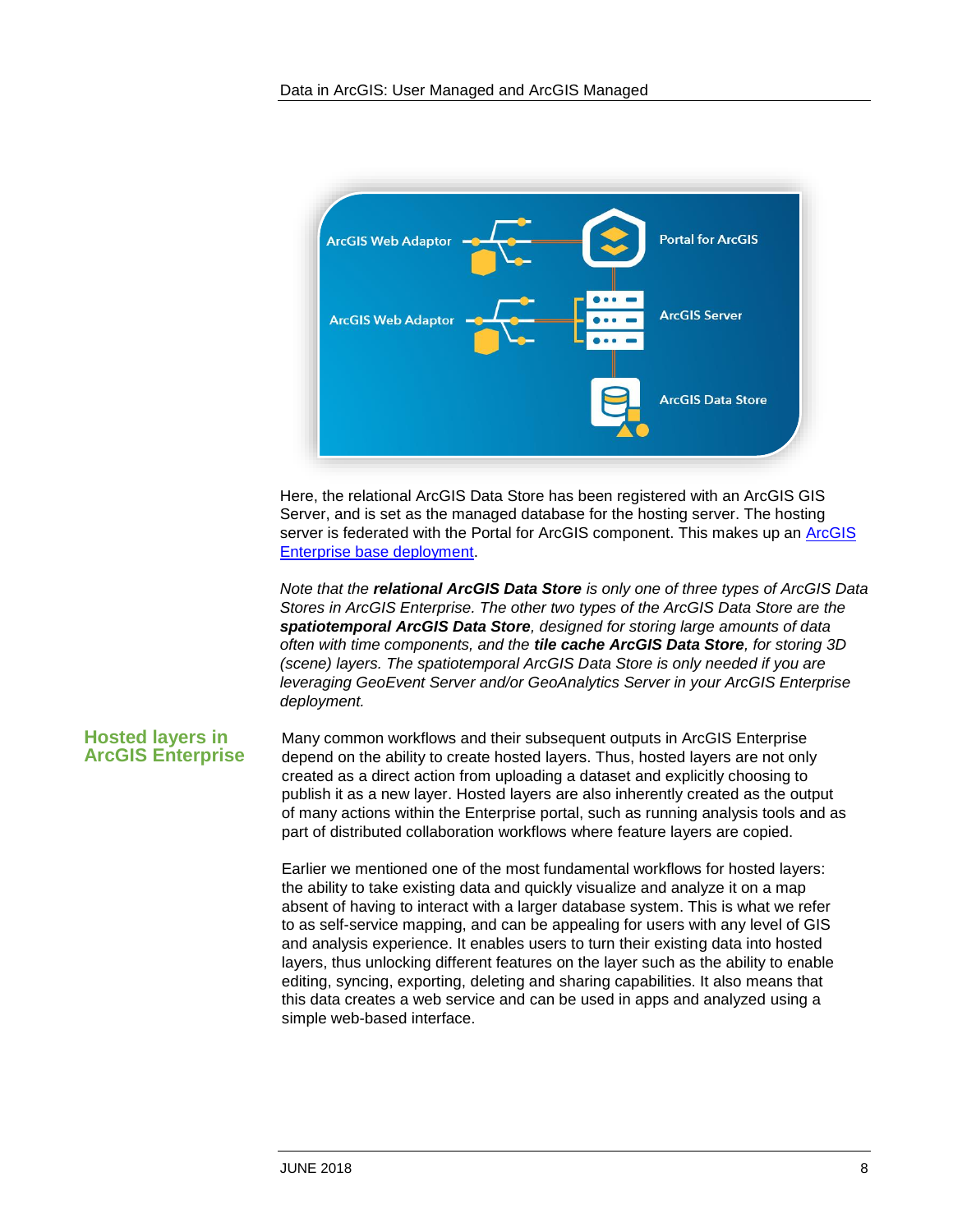#### <span id="page-8-0"></span>**ArcGIS managed or user managed?**

It depends on your use cases and intentions for your data. Note it does not have to be either/or, as both options can be used in your deployment together.

As mentioned, some datasets will inherently be created as hosted layers as part of a workflow that generates the data. For example, using the analysis tools available in the Enterprise portal Map Viewer will always store the output results as hosted feature layers. Publishing spreadsheets or .csv files will inherently result in a hosted feature layer.

In other cases, you have a choice. This is the case when working with data in ArcMap or ArcGIS Pro and deciding how to publish your map and associated layers by either copying or referencing data.

Hosted layers are lightweight and scalable. A regular ArcGIS Enterprise deployment can support thousands (even tens of thousands) of hosted layers with little overhead beyond the storage requirements for the data itself. On the other hand, services published with references to data have a higher server cost associated with them. An ArcGIS Server site within an ArcGIS Enterprise deployment can typically serve out hundreds of services at most because of higher memory (RAM) requirements for this type of service.

Thus, some general trends emerge from how to best choose between ArcGIS managed data published as hosted layers and user managed data published as referenced layers. Layers intended for self-service mapping, often created from CSVs, spreadsheets and shapefiles coming from individual contributors' local machines, may not require storage in an enterprise geodatabase. Sometimes these datasets are short lived, used for temporary analysis or as a draft service, and therefore do not need to be incorporated into a larger enterprise geodatabase. These are good candidates for hosted layers, where the data will be ArcGIS managed.

In some ways, it may be easier to flip the question around: assume that the default should be to store data as ArcGIS managed and consider what exceptions exist that would require a user managed data store. The answer is typically driven by a need for specific functionality that is only available with services published from referenced datasets:

- Advanced enterprise geodatabase functionality like versioning, archiving, and topologies.

- Need for direct SQL access and control not available via the REST API. This may include integration with other systems that require SQL-level access.

- Need for a dynamically rendered map service (server-side rendering as opposed to client-side rendering). Some high end cartographic functionality is only supported in map services. One example is use of Maplex labeling for fine-grained control over label placement.

Often there is a tendency for authoritative information that is maintained by an organization or team to be stored in an enterprise geodatabase, whereas the less rigorously maintained data coming from a single individual is an excellent candidate for publishing as a hosted layer.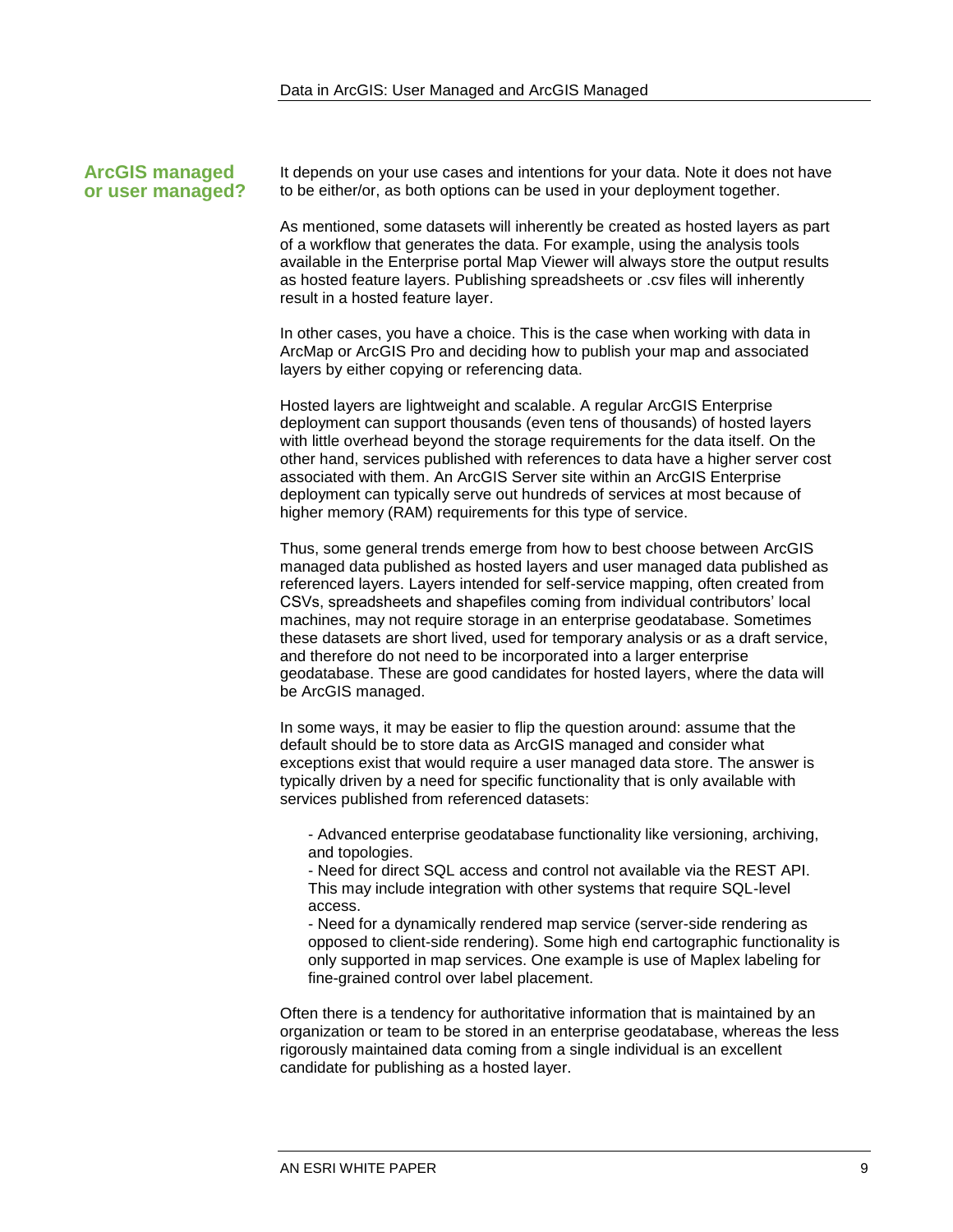| The below table includes some of the differences between ArcGIS managed and |
|-----------------------------------------------------------------------------|
| user managed data:                                                          |

|                                                        | User managed                                                                                                                                                                                                                                                                                                                                                                                                                                                                                                                                                                                           | ArcGIS managed                                                                                                                                                                                                                                                                                                                                                                                                                 |
|--------------------------------------------------------|--------------------------------------------------------------------------------------------------------------------------------------------------------------------------------------------------------------------------------------------------------------------------------------------------------------------------------------------------------------------------------------------------------------------------------------------------------------------------------------------------------------------------------------------------------------------------------------------------------|--------------------------------------------------------------------------------------------------------------------------------------------------------------------------------------------------------------------------------------------------------------------------------------------------------------------------------------------------------------------------------------------------------------------------------|
|                                                        | (enterprise geodatabase)                                                                                                                                                                                                                                                                                                                                                                                                                                                                                                                                                                               | (hosted data in the ArcGIS<br>Data Store)                                                                                                                                                                                                                                                                                                                                                                                      |
| Database<br>Technology                                 | Option of RDBMS (Oracle, SQL<br>Server, PostgreSQL, Informix,<br>Db2, SAP HANA, etc.)                                                                                                                                                                                                                                                                                                                                                                                                                                                                                                                  | The database is chosen by<br>ArcGIS; not a bring-your-own-<br>database nor a general-<br>purpose database.                                                                                                                                                                                                                                                                                                                     |
| <b>User Access</b>                                     | Multiuser, with both direct<br>connect from desktop<br>applications and via REST-<br>based map and feature services.                                                                                                                                                                                                                                                                                                                                                                                                                                                                                   | Multiuser, solely via REST-<br>based map and feature<br>services.                                                                                                                                                                                                                                                                                                                                                              |
| Rendering                                              | Map services can render the<br>output server-side using map<br>image layers. Both map and<br>feature services can render<br>client-side via feature layers.<br>Map image layers support<br>advanced renderers and<br>cartographic options not<br>available in feature layers.                                                                                                                                                                                                                                                                                                                          | Hosted feature layers only<br>support client-side rendering<br>with out-of-the-box symbol<br>set and cartographic options.                                                                                                                                                                                                                                                                                                     |
| Versioning<br>and archiving                            | Supports both traditional<br>versioning and branch<br>versioning. Archiving historical<br>snapshots is supported.                                                                                                                                                                                                                                                                                                                                                                                                                                                                                      | Versioned editing is not<br>supported; the last edit<br>submitted is stored for the<br>feature layer. No archiving.                                                                                                                                                                                                                                                                                                            |
| Topology                                               | Topology rules can be created<br>and enforced.                                                                                                                                                                                                                                                                                                                                                                                                                                                                                                                                                         | Topology rules not supported.                                                                                                                                                                                                                                                                                                                                                                                                  |
| Scalability                                            | The underlying RDBMS can be<br>scaled to support a large number<br>of users, editors, and data using<br>native RDBMS features and<br>scaling of the server hosting the<br>database. In pre-10.7 versions of<br>ArcGIS Enterprise, individual<br>map and feature services that<br>reference user managed data<br>sources can have a substantial<br>memory footprint on the<br>server. With the introduction of<br>shared instances, this memory<br>consumption can be<br>substantially lessened and for<br>this reason, generally should not<br>be a determining factor in where<br>to store your data. | The relational data store type<br>of ArcGIS Data Store can be<br>scaled vertically; adding more<br>capacity & resources to a<br>single machine. A secondary<br>machine can be added as<br>passive backup and a failover<br>host. Individual hosted<br>feature layers have very low<br>memory footprint on the<br>server. Hundreds to<br>thousands of hosted feature<br>layers can be supported on a<br>standard configuration. |
| Use as<br>managed<br>database for<br>hosting<br>server | Not supported, however the<br>geodatabase can be registered<br>as an additional data store, or<br>the managed database on a<br>non-hosting server.                                                                                                                                                                                                                                                                                                                                                                                                                                                     | Supported - only the<br>relational ArcGIS Data Store<br>can be registered as the<br>managed database for the<br>hosting server site.                                                                                                                                                                                                                                                                                           |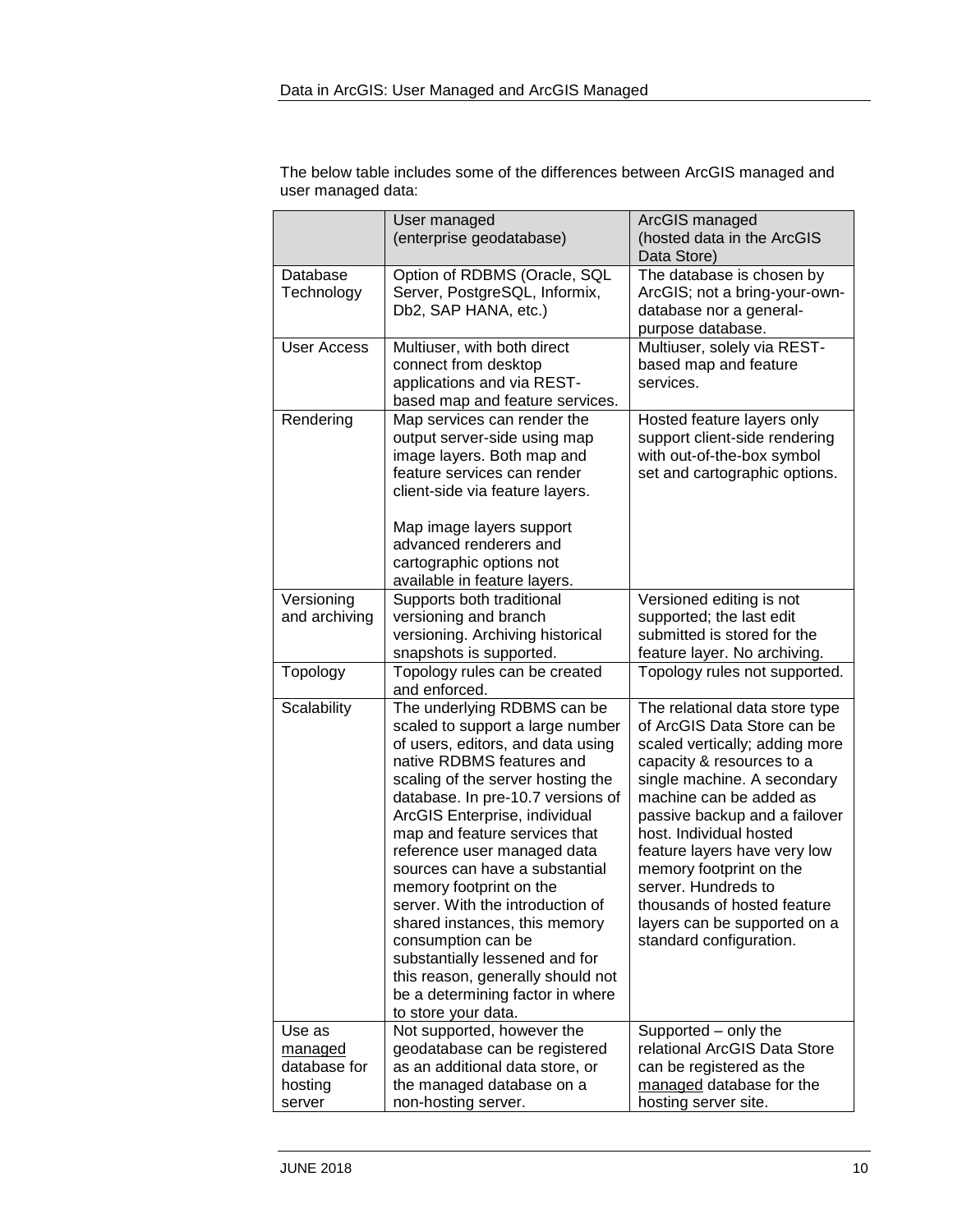#### <span id="page-10-0"></span>**Summary and conclusion**

When comparing ArcGIS managed and user managed data sources, the core distinction is that in the ArcGIS managed approach, the system manages both the lifetime of the data and the under-the-hood management of the database. In the user managed approach, the lifetime of the data and management of the database is managed by individuals, most often the database administrator. This can be a shift in how many organizations are used to managing their data and databases, and because of this, organizations can and should choose to leverage the benefits of both approaches, depending on the intended use of their specific data.

The second distinction between the two approaches is the behavioral rules and regulations that can be imposed on your data. As mentioned, settings on ArcGIS managed (hosted) items can be imposed to control whether or not the item can be viewed by specific members, deleted, edited, synced, shared, exported and more.

However, a benefit of user managed data in enterprise geodatabases is that administrators can impose organizational-wide rules for managing spatial integrity, quality, accuracy, data relationships and advanced versioning and data editing workflows. In this regard, enterprise geodatabases are often a preferred approach for data that requires systematic vetting processes before exposing as a service. Enterprise geodatabases also allow low-level and fine-grained control over database details such as database indexes and statistics exactly because of the user managed nature of the database. For larger datasets that are the subject of heavy and performance-sensitive queries, many database administrators may prefer to keep them in a user managed database in order to maintain tight control over these kind of details.

When considering how and where to store your data, it is recommended to understand the format, characteristics of your data, and how you want to interact with it. For example, if versioning, archiving, direct SQL access and advanced query support are key functionalities needed for your data, you will almost certainly decide to store and manage your data in an enterprise geodatabase. The enterprise geodatabase also supports certain specific data types: multipatch datasets and mosaic datasets, for example.

However, if you have a dataset that was downloaded from an open data site, for example, and you need to visualize it on a map, hosted data could be a more appropriate approach for that dataset.

Note that your storage choices for your datasets can always change–you can choose to create hosted data out of data that was formerly stored in your enterprise geodatabase, or you can export your hosted data and incorporate it into your enterprise geodatabase. The choice does not have to be permanent, and can be adjusted based on your ongoing organizational needs.

Hosted data can and should be integrated into your GIS, but it is not necessary to use it exclusively. Your organization should continue to take advantage of both the self-service benefits of hosted data and the robust data regulation and management capabilities of a user managed approach, such as the enterprise geodatabase. Again, the options do not need to be used exclusively and it is perfectly appropriate to leverage both in your GIS, based on the specific use cases for your users and your data.